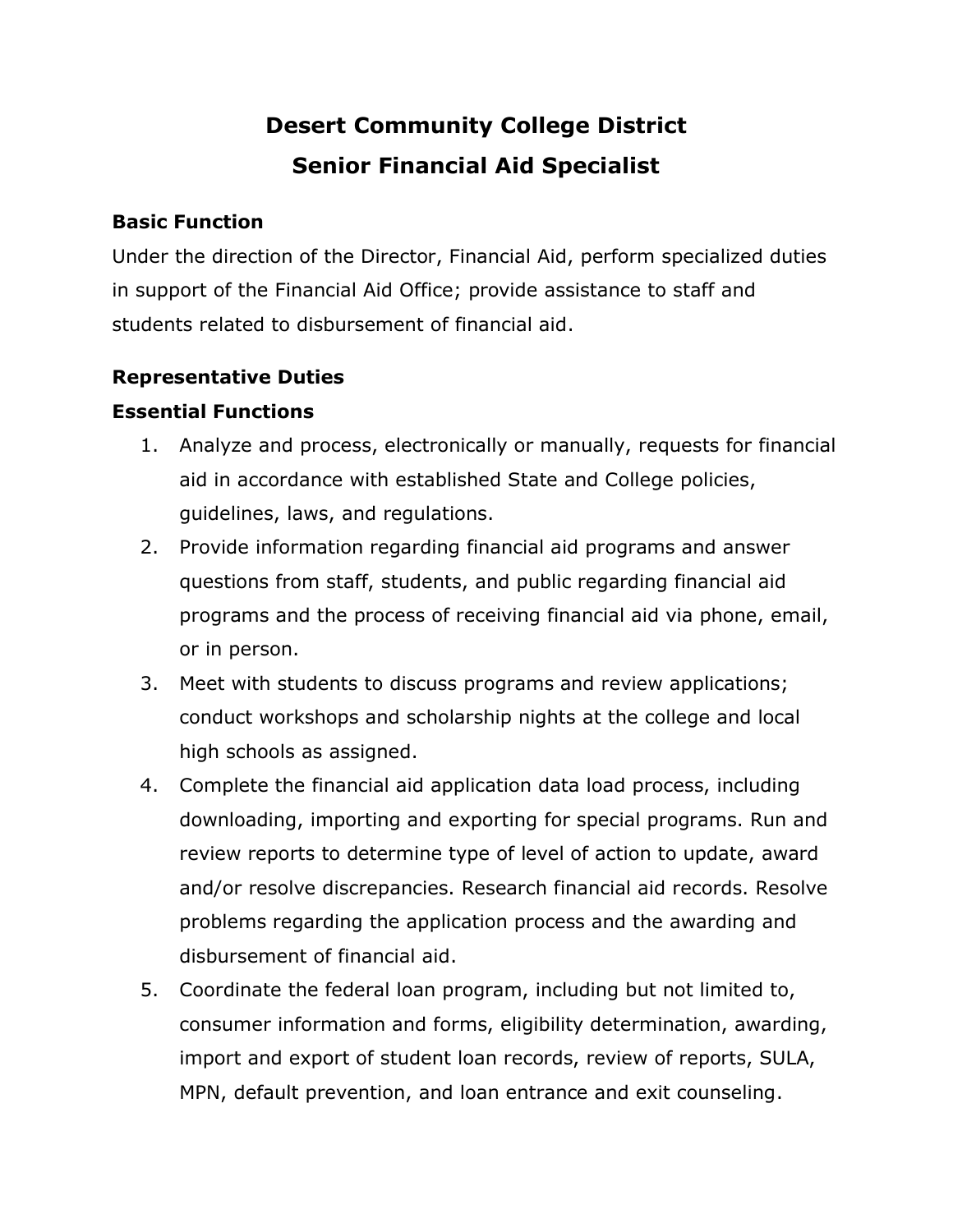- 6. Monthly Reconciliation of financial aid programs utilizing records from the student information system and the Department of Education and other entities.
- 7. Enter data with speed and accuracy; maintain the financial aid database and various systems.
- 8. Package financial aid awards in accordance with District, federal, state, and local regulations and policies.
- 9. Prepare, update, and send correspondence relating to financial aid.
- 10. Verify, prepare, and disburse award letters; disburse financial aid awards in accordance with approved policies and practices.
- 11. Maintain a variety of files, records, and reports; run queries and reports as assigned.
- 12. Operate a variety of office machines including a computer and related software applications, photocopier, calculator, and typewriter.
- 13. Perform a variety of receptionist and clerical duties and serve as receptionist in support of the Financial Aid Office as assigned.
- 14. Maintain current knowledge of financial aid programs, related software, regulations, procedures, and processes. Participate in training related to responsibilities, including, but not limited to, attending conferences, workshops, and webinars.
- 15. Assist in the selection, training, and provide work direction to employees and student workers in the Financial Aid Office.
- 16. Research financial aid records.

## **Other Functions**

17. Perform related duties as assigned.

# **Knowledge and Abilities**

## **Knowledge of:**

• Modern office practices, procedures, and equipment.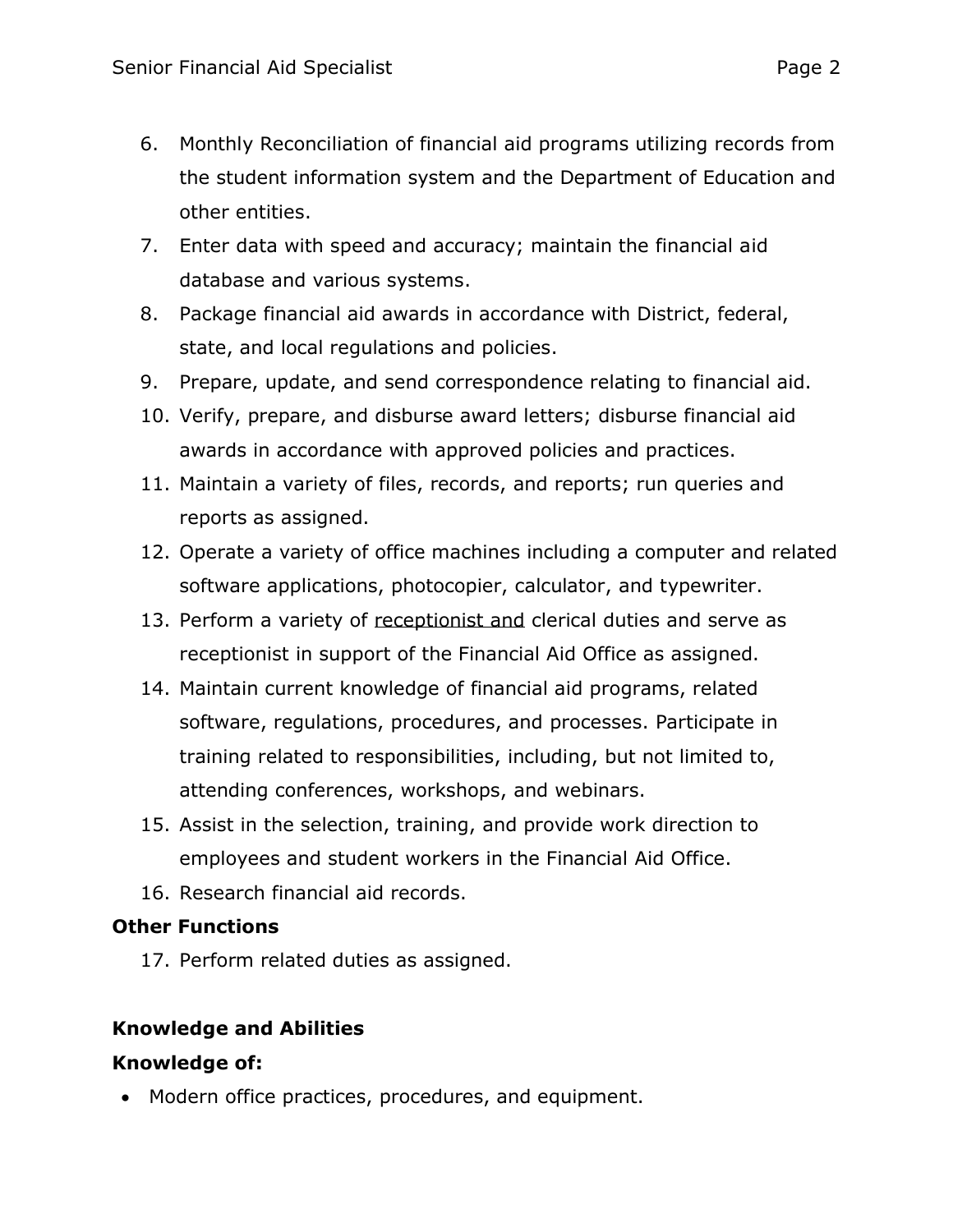- State, federal, and College regulations and procedures regarding financial aid.
- Record-keeping techniques and data entry techniques.
- Operation of a computer, applicable software, including but not limited to word processing, spreadsheets, and email.
- Oral and written communication skills.
- Interpersonal skills using tact, patience, and courtesy.
- Principles of training and providing work direction.
- Presentation and public speaking skills.
- Understanding and sensitivity to diverse student and staff population.

# **Ability to:**

- Perform technical work in support of the Financial Aid Office.
- Meet with students and provide information regarding financial aid programs.
- Operate office machines including a computer and applicable software, including word processing, spreadsheets and email.
- Communicate effectively both orally and in writing to exchange information.
- Maintain records and prepare reports.
- Understand and follow financial aid regulations; understand and work within established policies, guidelines, and regulations.
- Communicate policies, guidelines, regulations, and laws to staff, students and the public. Prioritize and schedule work; meet schedules and time lines.
- Establish and maintain cooperative and effective working relationships.
- Work confidentially with discretion.
- Train and provide work direction to others; work independently with little direction.